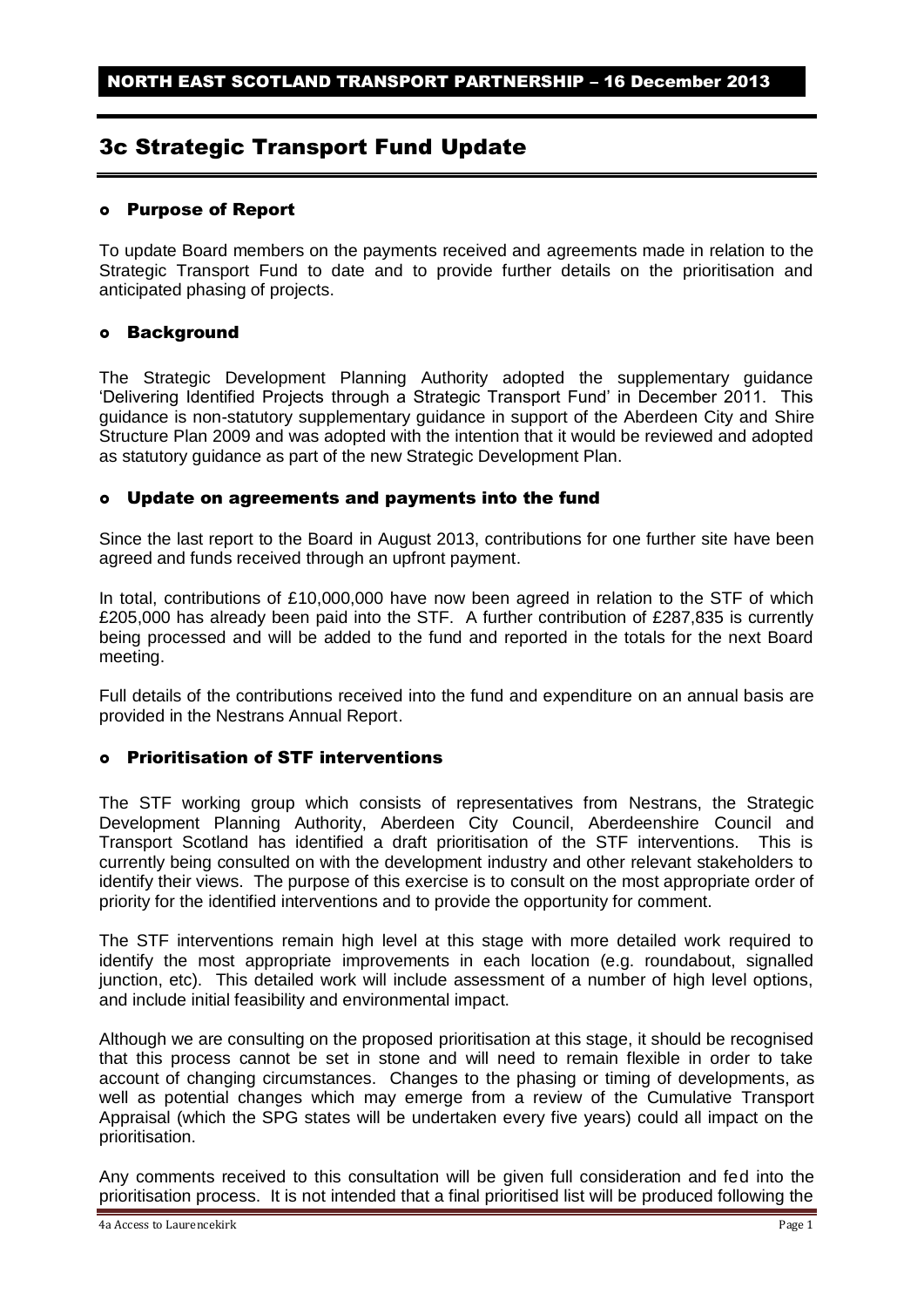consultation period, but rather the outcomes would inform an evolving programme, complete with indicative timescales for delivery, that would be subject to review throughout the lifetime of the Strategic Transport Fund.

The prioritised list of schemes that is currently being consulted upon is provided in Appendix A.

# Recommendation

The Board is recommended to:

- Note the update on payments into the Strategic Transport Fund; and
- Note the prioritised list of interventions and delivery timescales currently being consulted upon.

KC/3 December 2013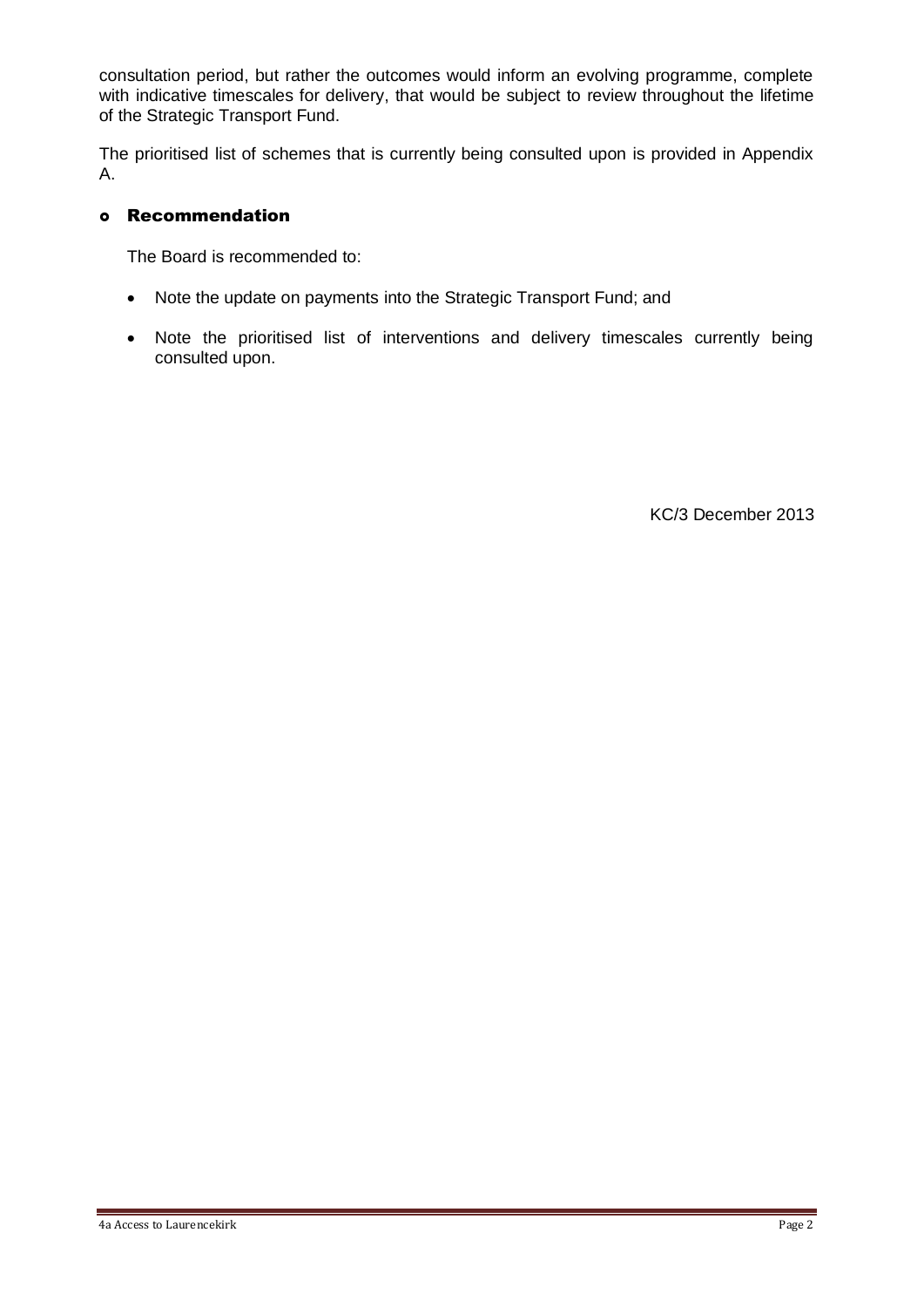### **CUMULATIVE INFRASTRUCTURE REQUIREMENTS**

Please refer to the accompanying programme below for further information on indicative timescales for delivery.

|   | <b>Cumulative transport</b><br>intervention and<br>corridor                                                                                                                                                                                                                                                                                                                                                                   | <b>Comments and reasons for prioritisation</b>                                                                                                                                                                                                                                                                                                                                                                                                                |  |  |  |  |  |  |
|---|-------------------------------------------------------------------------------------------------------------------------------------------------------------------------------------------------------------------------------------------------------------------------------------------------------------------------------------------------------------------------------------------------------------------------------|---------------------------------------------------------------------------------------------------------------------------------------------------------------------------------------------------------------------------------------------------------------------------------------------------------------------------------------------------------------------------------------------------------------------------------------------------------------|--|--|--|--|--|--|
| Α | <b>River Dee Link</b><br>(A956/A90)                                                                                                                                                                                                                                                                                                                                                                                           | The lead in time for this project is considerably longer than other<br>interventions due to the size and complexity of the project. For this<br>reason, it is appropriate to start the preliminary design work in the<br>early phases with completion in the mid term. Some of the larger<br>early developments are expected to be in the south of the city,<br>including Loirston and Elsick.                                                                |  |  |  |  |  |  |
| В | There are local mitigation measures required on the A956 as a<br>result of development in the early phases. Strategic improvements<br>should therefore also be carried out in the early phases in order to<br>minimise disruption. Some of the larger early developments are<br>expected to be in the south of the city, including Loirston and<br>Elsick, meaning this will be required earlier than other<br>interventions. |                                                                                                                                                                                                                                                                                                                                                                                                                                                               |  |  |  |  |  |  |
| C | Upgrade A944<br>Kingswells                                                                                                                                                                                                                                                                                                                                                                                                    | The Council already has a number of committed schemes planned<br>for the north corridor and also for the south which will bring benefits<br>in the shorter term. The A944 does not directly benefit from these<br>and therefore becomes more of an immediate priority in<br>comparison. The AWPR will also help take some of the pressure<br>off the river crossings in the short to medium term but does not<br>have such significant benefits for the A944. |  |  |  |  |  |  |
|   | Roundabout<br>(A944)                                                                                                                                                                                                                                                                                                                                                                                                          | Of the large developments, Maidencraig, Prime 4 and<br>developments at Countesswells are programmed in the early<br>phases.<br>Within the A944 corridor, the Kingswells roundabout will be in                                                                                                                                                                                                                                                                 |  |  |  |  |  |  |
|   |                                                                                                                                                                                                                                                                                                                                                                                                                               | greatest need of attention as it is at the centre of a number of these<br>developments and will be required to cope with a significant<br>increase in traffic from an early stage.                                                                                                                                                                                                                                                                            |  |  |  |  |  |  |
| D | Upgrade A944 junction<br>with Lang Stracht<br>(A944)                                                                                                                                                                                                                                                                                                                                                                          | It is anticipated that problems at this junction will occur slightly later<br>than at the Kingswells junction, which is in the middle of a number<br>of development areas expected to come forward in the early<br>phases. Work on this is however programmed to start in the early<br>phases as this corridor does not receive the benefit from other<br>committed interventions, as is the case in the north and to some<br>extent, the south.              |  |  |  |  |  |  |
| E | New station at Kintore<br>(A96)                                                                                                                                                                                                                                                                                                                                                                                               | This will be a contribution rather than fully funded through STF.<br>The timescales are in the control of Transport Scotland, however it<br>is expected that it will be included within Aberdeen to Inverness rail<br>improvements and have therefore scheduled it in the short term<br>around 2014-18                                                                                                                                                        |  |  |  |  |  |  |
| F | Bus Priority measures,<br>bus frequency<br>improvements and<br>additional bus<br>services.<br>(A  )                                                                                                                                                                                                                                                                                                                           | These will all be ongoing throughout the period of the fund but will<br>commence in the short term.                                                                                                                                                                                                                                                                                                                                                           |  |  |  |  |  |  |
| G | Capacity<br>improvements on A96<br>corridor<br>(A96)                                                                                                                                                                                                                                                                                                                                                                          | The A96 corridor is prioritised ahead of projects in the north as<br>already committed infrastructure is anticipated to provide more<br>immediate benefits in the north that will provide capacity for the<br>early phases of development. The larger developments in the<br>north are expected to add more significant numbers of new<br>housing and employment units in the medium to long term phases<br>of the plan.                                      |  |  |  |  |  |  |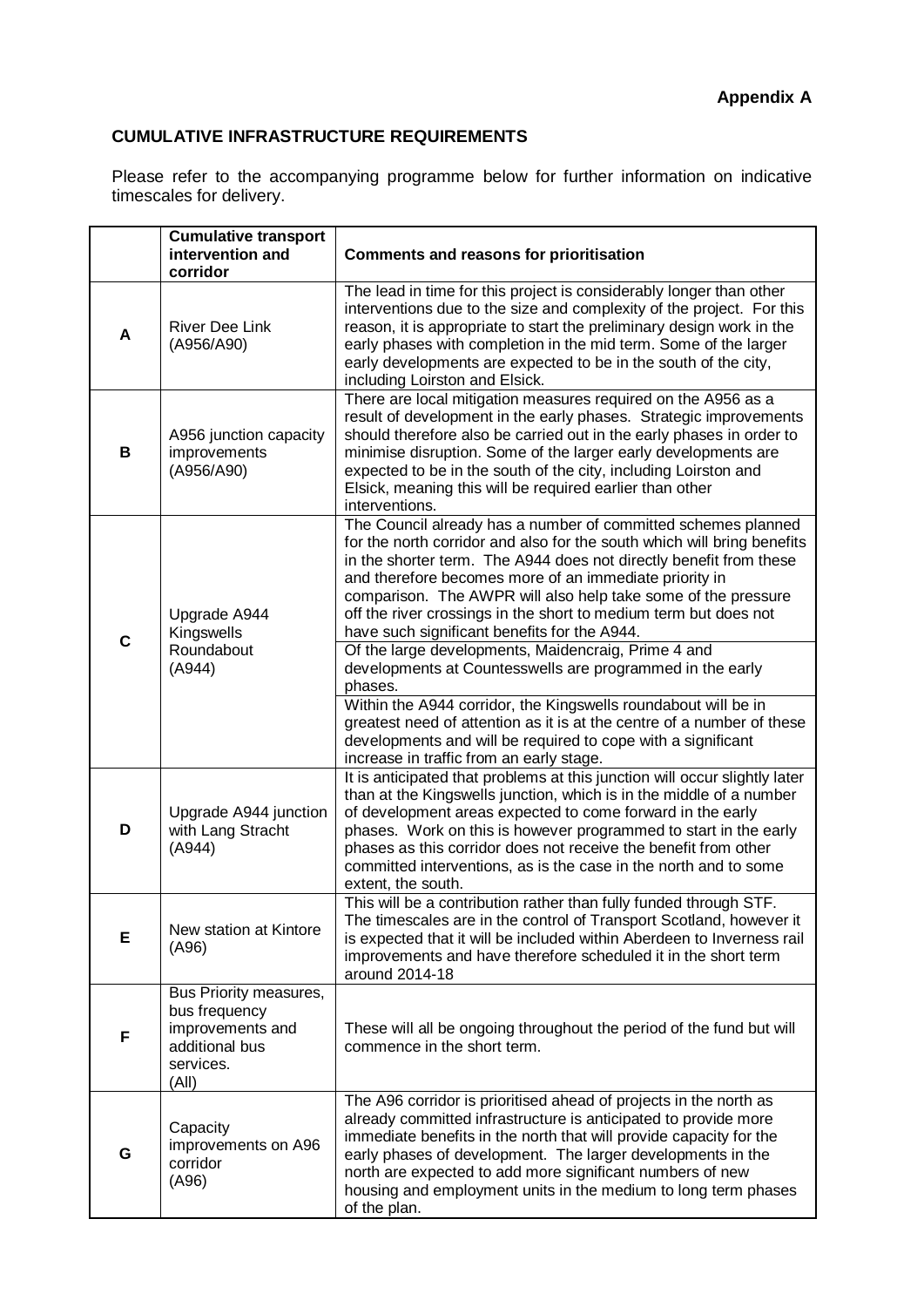|   | <b>Cumulative transport</b><br>intervention and<br>corridor                    | <b>Comments and reasons for prioritisation</b>                                                                                                                                                                                                                                                   |
|---|--------------------------------------------------------------------------------|--------------------------------------------------------------------------------------------------------------------------------------------------------------------------------------------------------------------------------------------------------------------------------------------------|
| H | Upgrade AWPR<br>Kingswells North<br>junction<br>(A96)                          | This intervention is tied to the timescales of the AWPR and<br>therefore is programmed to commence once the AWPR is<br>complete.                                                                                                                                                                 |
|   | Upgrade Bucksburn -<br><b>AWPR Kingswells</b><br>north junction<br>(A96)       | This intervention is tied to the timescales of the intervention to<br>upgrade the Kingswells North junction and the AWPR and<br>therefore is programmed to commence once the AWPR is<br>complete.                                                                                                |
| J | Upgrade A944<br><b>Anderson Drive</b><br>junction<br>(A944)                    | It is anticipated that problems at this junction will occur slightly later<br>than at the Kingswells and Lang Stracht junctions.                                                                                                                                                                 |
| K | Persley Bridge<br>(North)                                                      | The north corridor will receive benefits from council committed<br>schemes. Of the projects in the north corridor, this is the most<br>complex with the longest lead in time. It is therefore proposed that<br>work on this is started in the mid phase, with completion in the later<br>phases. |
|   | Parkway junction<br>improvements<br>(North)                                    | The north corridor will receive benefits from council committed<br>schemes. This is combined with the fact that it is anticipated that<br>larger developments in the north will reach significant levels of new<br>development in the longer term.                                               |
| М | Safety / limited<br>capacity<br>improvements on<br>access to A93<br>(A944/A93) | Anticipated to be required in later phases due to likely phasing of<br>developments and when compared with other required<br>interventions on the A944 corridor, it is not likely to be as<br>immediate a problem.                                                                               |
| N | Capacity<br>improvements on the<br>B977 / B997<br>(North)                      | The north corridor will receive benefits from council committed<br>schemes. This is combined with the fact that it is anticipated that<br>larger developments in the north will reach significant levels of new<br>development in the longer term.                                               |